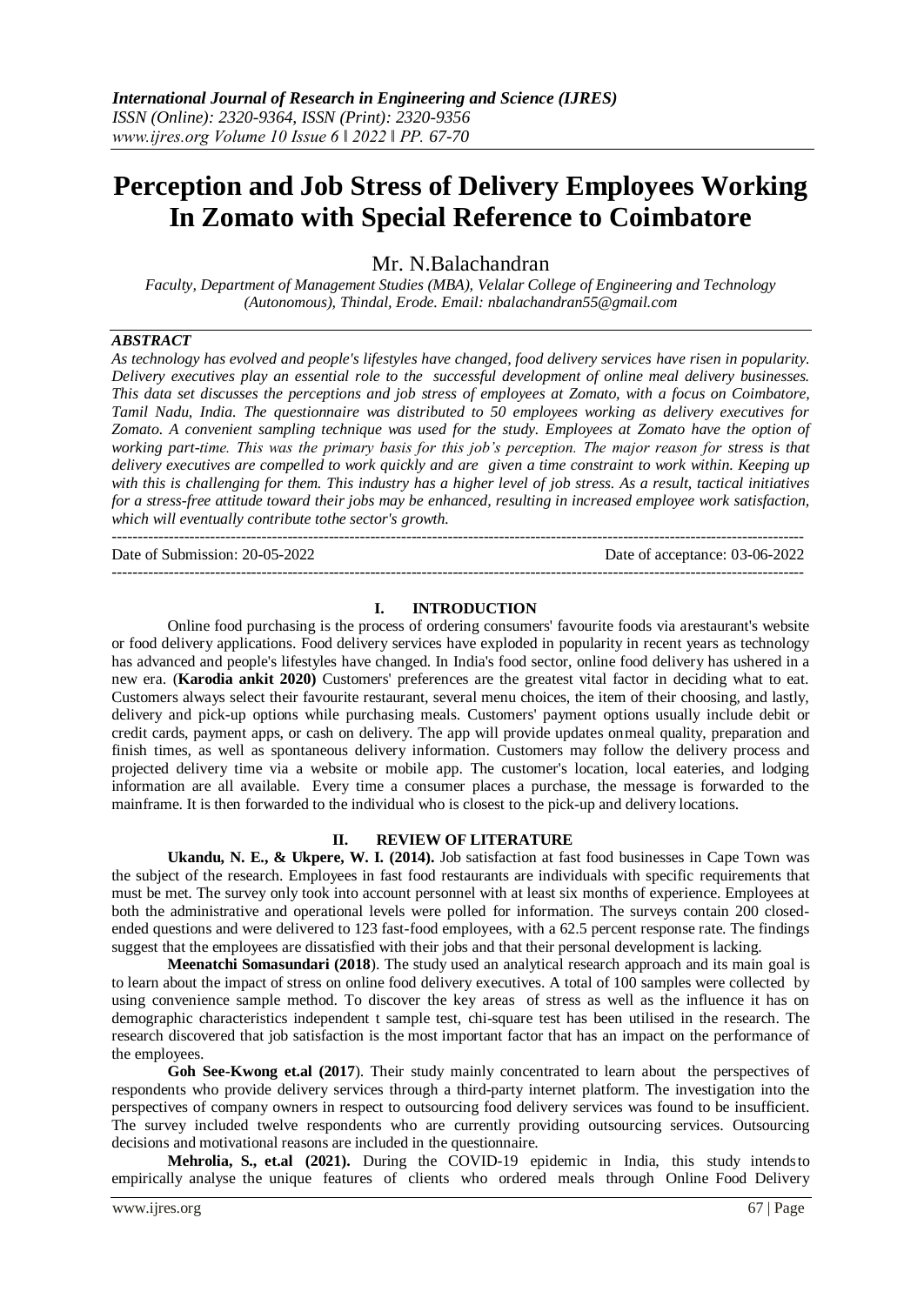services (OFDs) and those who did not. Customers of 462 OFDs provided datafor this study. To examine the significant differences between the two categories of OFDs customers, binary logistic regression is used to examine the respondents' characteristics, such as age, patronage frequency before the lockdown, affective and instrumental beliefs, product involvement, and the perceived threat. According to the binary logistic regression, respondents who feel a high level of threat have less product participation and report a lower level of benefit on OFDs.

# **III. RESEARCH METHODOLOGY**

# **Research Gap**

Various researchers have taken up the topic of perception and job stress in a number of segments of the workforce. Few studies have been conducted in the food delivery system, and none have been conducted on topics such as perception and job stress among food delivery staff,with special reference to Zomato, Coimbatore City, and TamilNadu, India. As a result, the purpose of this study is to fill in the gaps in the literature by giving more data.

# **Objectives of the study**

1. To determine the factors which influence perception of the job as delivery executives inZomato

2. To identify the level of factors which are causable for their job stress

# **Research Design**

The aim of the research is to find out the elements that influence the perception and job stress of the food delivery boys. Descriptive research design was applied for the study.

#### **Methodology**

50 employees from Coimbatore city who are working for Zomato food delivery have been used for this study as sample representatives. A convenient sample technique has been used for the study. Data was collected from the employees with the help of a questionnaire.

#### **Data Collection and Analysis**

A questionnaire was distributed to the respondents to fill out. The first section of the questionnaire consists of the demographic variables of the respondents, and the second section deals with the factors which influence perceptions of the job. And the third section was about the factors which deal with the reason for the job stress.

# **IV. Result and Discussion**

#### **Profile of the Participants**

| Age of the respondent                       | $\mathbf n$    | $\%$            |
|---------------------------------------------|----------------|-----------------|
| Below 19                                    | $\overline{4}$ | 8               |
| $19 - 25$                                   | 24             | 48              |
| $26 - 32$                                   | 13             | $\overline{26}$ |
| 33 and above                                | 9              | 18              |
| Total                                       | 50             | 100             |
| Educational qualification of the Respondent | $\mathbf n$    | $\frac{0}{6}$   |
| Below 12th Std                              | 6              | 12              |
| 12th &Diploma                               | 8              | 16              |
| Professional courses                        | $\overline{7}$ | 14              |
| nder Graduates                              | 21             | 42              |
| <b>Post Graduates</b>                       | 8              | 16              |
| Total                                       | 50             | 100             |
| Monthly earnings                            | $\mathbf n$    | $\%$            |
| Up to 5000                                  | 3              | 6               |
| 5000-10000                                  | 18             | 36              |
| 10000-15000                                 | 17             | 34              |
| Above 15000                                 | 12             | 24              |
| Total                                       | 50             | 100             |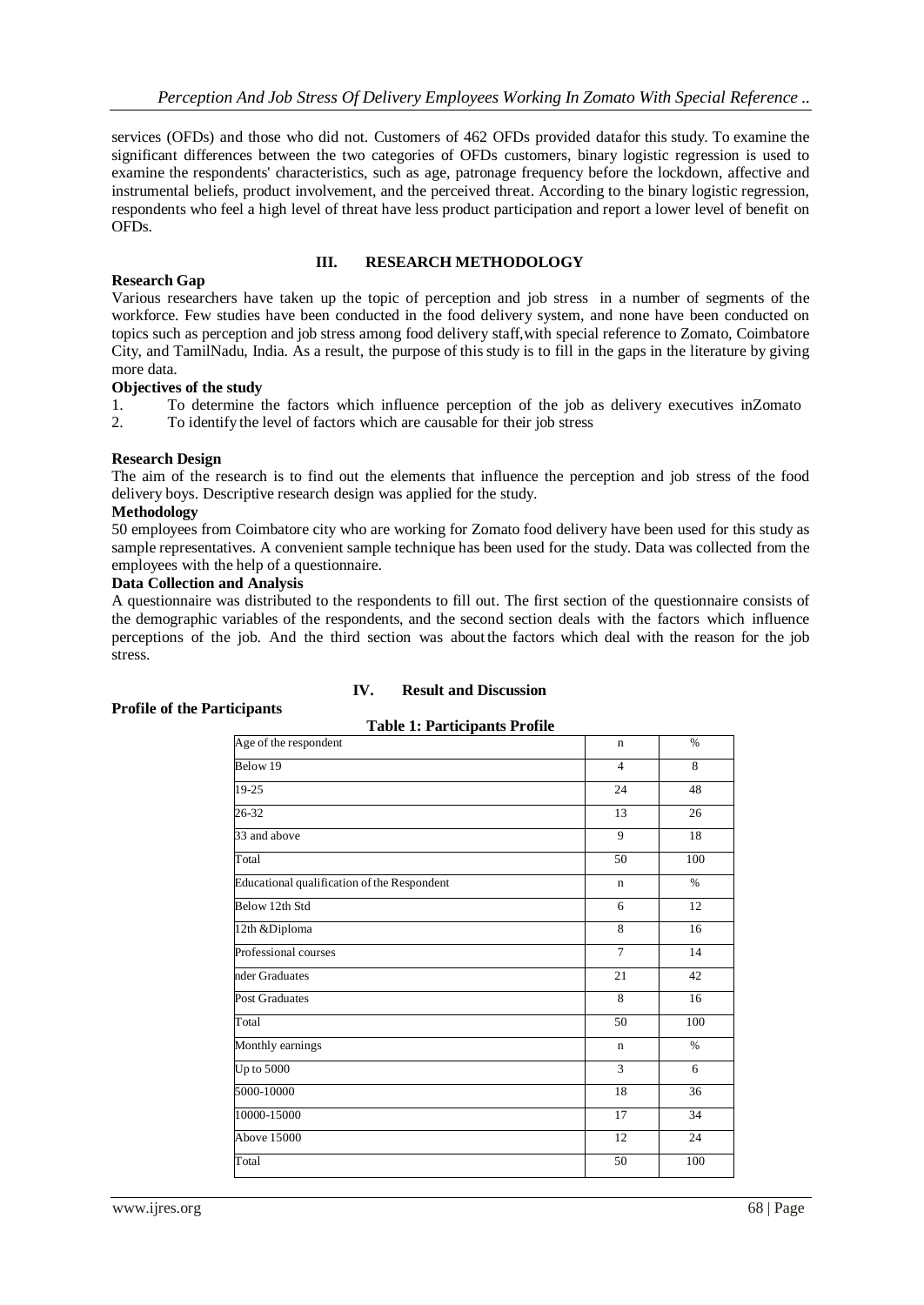| Household size | n  | %   |
|----------------|----|-----|
| Up to 4        | 22 | 44  |
| $4 - 6$        | 21 | 42  |
| Above 6        |    | 14  |
| Total          | 50 | 100 |

Source: computed primary data

Table 1 represents the demographic features of the respondents. The majority of the respondents came under the age of 19-25 (24%). The majority of the delivery boys have an Undergraduate degree as their educational background.18% of the respondents earned monthly salaries of 5000-10000 rupees. Most of the respondents' household sizes are limited to 4 members (22%).

### **Perception of the Job**

| <b>Reason</b>                |    | %   |
|------------------------------|----|-----|
| Passion                      |    | 12  |
| Family responsibility        | 12 | 24  |
| Alternative for other jobs   |    |     |
| To meet educational expenses | 11 | 22  |
| Can work as part time        |    | 34  |
| Total                        | 50 | 100 |

| Table 2: Perception towards the Job |  |
|-------------------------------------|--|
|-------------------------------------|--|

Source: computed primary data

The table 2 shows the factors which influence the perception of employment as delivery executives. A majority of the respondents (34%) had the opinion that "can work as a part-time job" was the main reason for selecting the job. "Family responsibility is the second reason" (24%). "To meet educational expenses" with a percentage of 22, "passion" (12%), and "alternative to other jobs" (4%), are the other third, fourth, and fifth reasons for perception towards this job**.**

#### **Factors affecting Job Stress**

A likert's five point scale which starts from Strongly Agree to Strongly Disagree (5-1))was used to determine the job stress level and T- test is used to determine the result . The table 1 shows the factors with tvalues which is used for the study.

|                                                       | Test value=0 |    |                 |                        |                                             |       |
|-------------------------------------------------------|--------------|----|-----------------|------------------------|---------------------------------------------|-------|
| <b>Factors</b>                                        | t            | df | $Sig(2-tailed)$ | <b>Mean difference</b> | 95% confidence<br>interval of thedifference |       |
|                                                       |              |    |                 |                        | Lower                                       | Upper |
| Work load is a lot.                                   | 22.909       | 49 | 0.000           | 3.660                  | 3.6405                                      | 4.280 |
| Disputes with<br>angry<br>consumers                   | 15.111       | 49 | 0.000           | 2.560                  | 2.2195                                      | 2.901 |
| Customers'rude/hurtful<br>responses                   | 18.413       | 49 | 0.000           | 3.200                  | 2.8507                                      | 3.549 |
| Force to work rapidly                                 | 26.784       | 49 | 0.000           | 3.960                  | 3.3372                                      | 3.983 |
| Keeping up with time limit<br>is tough                | 25.276       | 49 | 0.000           | 3.700                  | 3.4058                                      | 3.994 |
| Feeling fatigue and depleted<br>of physical energy    | 24.603       | 49 | 0.000           | 3.680                  | 3.4021                                      | 3.958 |
| Poor<br>treatment by<br>hotel<br>employees and owners | 20.633       | 49 | 0.000           | 3.500                  | 3.1591                                      | 3.841 |
| appetite<br>of<br>Loss<br>and<br>skipping meals       | 23.949       | 49 | 0.000           | 3.660                  | 3.3529                                      | 3.967 |
| Getting frustrated by traffic                         | 23.75        | 49 | 0.000           | 3.820                  | 3.4968                                      | 4.143 |
| Poor sleeping routine                                 | 21.913       | 49 | 0.000           | 3.500                  | 3.1792                                      | 3.821 |